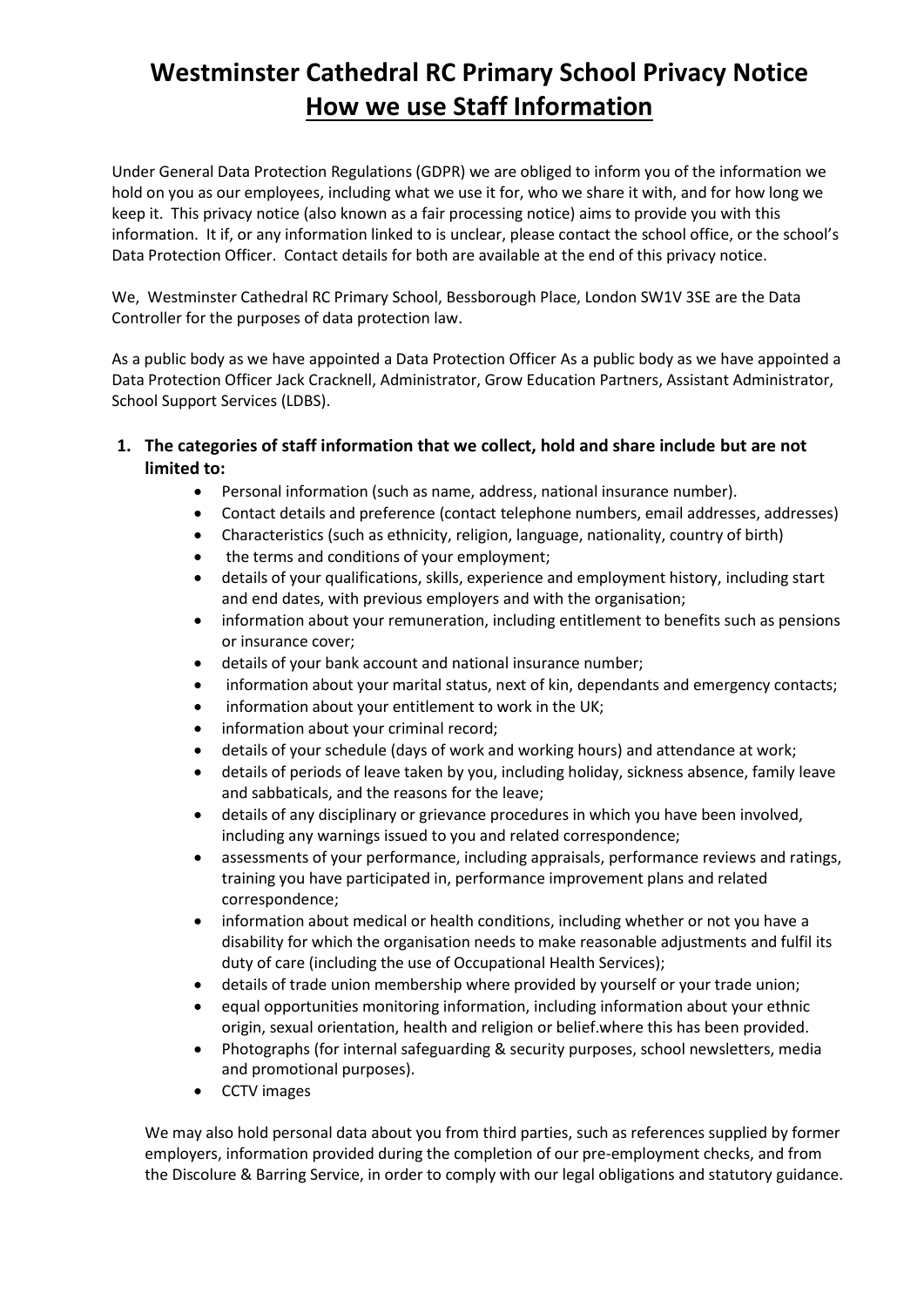# **2. Why we collect and use this information**

The purpose of collecting and processing this data is to help us recruit staff and run the school effieciently, including to:

- Enable you to be paid and other benefits be provided
- Facilitate our safer recruitment of staff, as part of our safeguarding obligations towards pupils
- Fulfil our legal obilgaitons in recruiting staff
- Support effective performance management and appraisal
- Support effective management of the school workforce, along with the impliementation of its policies and procedures
- Inform our recruitment and retention policies
- Allow better financial modelling, administration and planning
- Provide references where requested
- Equalities monitoring and reporting
- Respond to any staffing issues
- Improve the management of workforce data across the sector
- Support the work of the School Teachers' Review Body
- to assess the quality of our services
- to comply with the law regarding data sharing

# **3. The lawful basis on which we use this information**

Our lawful basis for collecting and processing staff information information is defined under Article 6, and the following sub-paragraphs in the GDPR apply:

- (a) Data subject gives consent for one or more specific purposes.
- (c) Processing is necessary to comply with the legal obligations of the controller.
- (d) Processing is necessary to protect the vital interests of the data subject.
- (e) Processing is necessary for tasks in the public interest or exercise of authority vested in the controller (the provision of education).

Our lawful basis for collecting and processing your information is also further defined under Article 9, in that some of the information we process is demed to be sensitive, or special, information and the following sub-paragraphs in the GDPR apply:

- (a) The data subject has given explicit consent.
- (b) It is necessary to fulfill the obligations of controller or of data subject.
- (c) It is necessary to protect the vital interests of the data subject.
- (d) Processing is carried out by a foundation or not-for-profit organisation (includes religious, political or philosophical organisations and trade unions)
- (h) Processing is necessary for the purposes of preventive or occupational medicine, for the assessment of the working capacity of the employee, medical diagnosis, the provision of health or social care or treatment
- (i) It is in the public interest.

A full breakdown of the information we collect on staff can be found here [..\Auditing\WCPS Schools](../Auditing/WCPS%20Schools%20Record%20of%20Processing.xlsx)  [Record of Processing.xlsx](../Auditing/WCPS%20Schools%20Record%20of%20Processing.xlsx)

Where we have obtained consent to use staff members personal data, this consent can be withdrawn at any time. We will make this clear when we ask for consent, and explain how consent can be withdrawn. Some of the reasons listed above for collecting and using your personal data overlap, and there may be several grounds which justify our use of this data.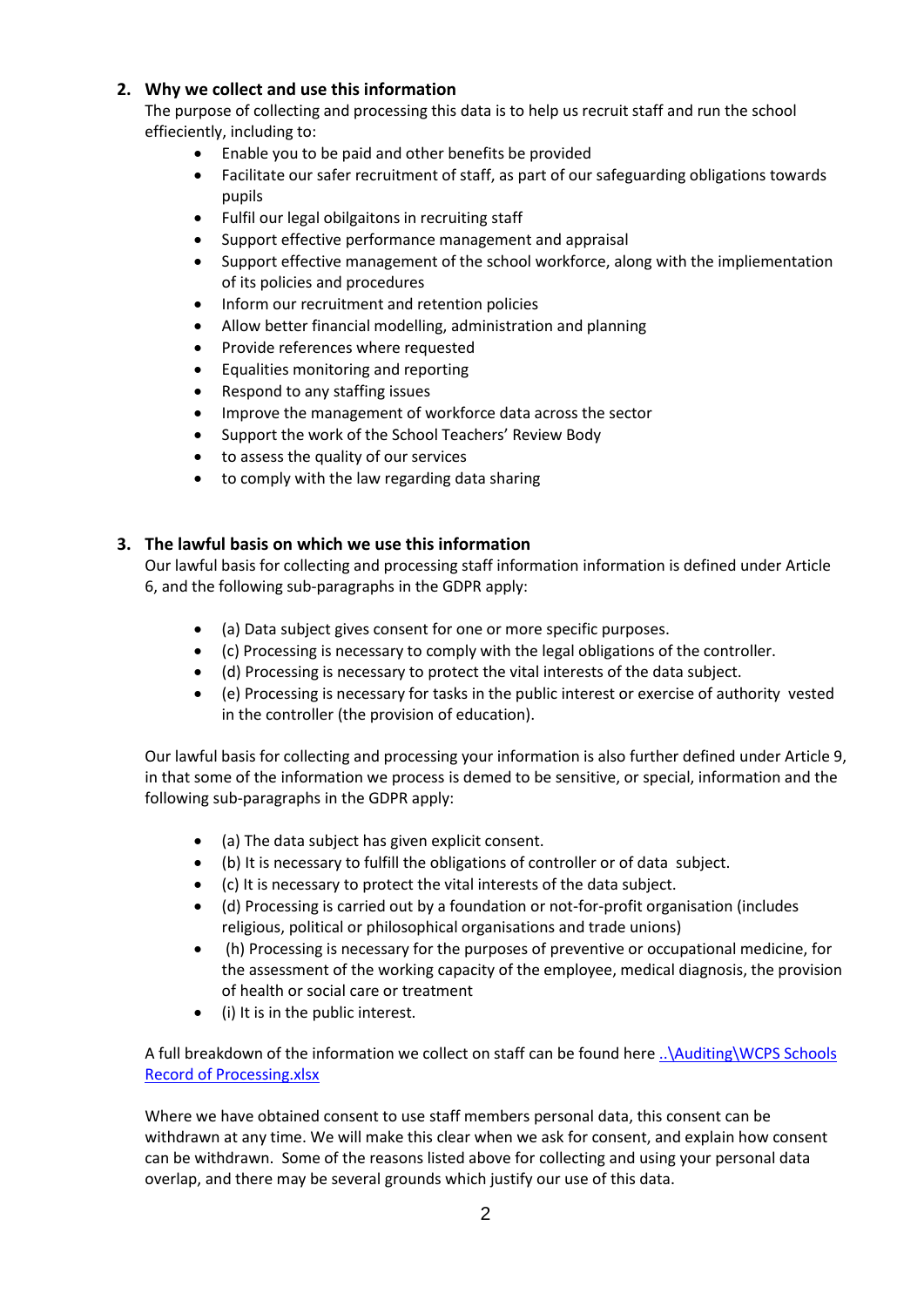# **4. Collecting staff information**

Whilst the majority of information you provide to us is mandatory, some of it is provided to us on a voluntary basis. In order to comply with the General Data Protection Regulation, we will inform you whether you are required to provide certain your information to us or if you have a choice in this. Where we have obtained consent to use your personal data, this consent can be withdrawn at any time. We will make this clear when we ask for consent, and explain how consent can be withdrawn.

# **5. Storing your data**

We create and maintain an employment file for each staff member. The information contained in this file is kept secure and is only used for purposes directly relevant to your employment. Once your employment with us has ended, we will retain this file and delete the information in it in accordance with ourr retention policy.

Please refer here [..\Policies and Procedures\LDBS School Document Retention Policy.xlsx](../Policies%20and%20Procedures/LDBS%20School%20Document%20Retention%20Policy.xlsx) to our Data Storage and Retention Policy for further information.

We have data protection policies and procedures in place, including strong organisational and technical meansures,which are regularly reviewed. Further information can be found on our website.

# **6. Who we share information with**

We routinely share staff information with appropriate third parties, including:

- Our local authority to meet our legal obligations to share certain information with it, such as safeguarding concerns and information relating to certain staffing matters
- The Department for Education to meet our legal obligations to share certain information with it,
- Your family and representatives such as in the event of an emergency
- Educators and examining bodies such as ensuring we adhere to examining regulations to guarantee the validity of examinations
- Ofsted such as during the course of a school inspection
- Suppliers and service providers to enable them to provide the service we have contracted them for eg, HR, payroll, employee benefit schemes
- Financial organisations eg Pension Scheme
- Central and local government such as workforce analysis
- Our auditors, to ensure our compliance with our legal obligaitons
- Trade Unions and Professional Associations to enable them to provide the service their members require
- Health authorities and Occupational Health and employee support schemes to ensure the wellbeing of our staff body in accordance with our responsibilities as employer
- Security organisations to create a secure workplace for staff
- Health and social welfare organisations to ensure the wellbeing of our staff body in accordance with our responsibilities as employer
- Professional advisers and consultants for us to devlop our service to best provide our public service
- Charities and voluntary organisations -
- Police forces, courts, tribunals
- Employment and recruitment agencies
- Future employers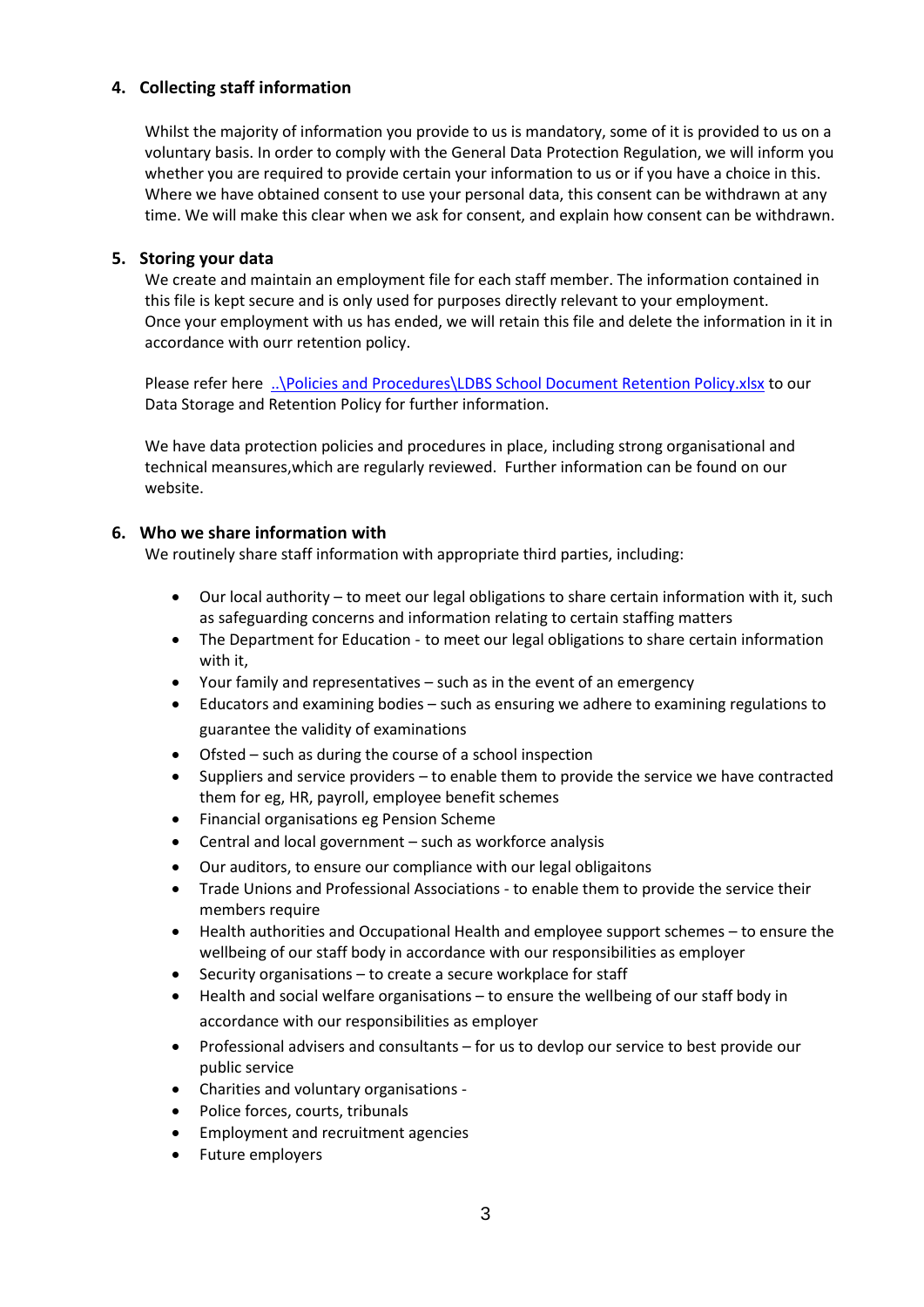Where we transfer personal data to a country or territory outside the European Economic Area, we will do so in accordance with data protection law.

#### **7. Why we share your information**

We do not share information about you with anyone without consent unless the law and our policies allow us to do so.

#### **Local authority**

We are required to share information about our workforce members with our local authority (LA) under section 5 of the Education (Supply of Information about the School Workforce) (England) Regulations 2007 and amendments

#### **Department for Education (DfE)**

We share personal data with the Department for Education (DfE) on a statutory basis. This data sharing underpins workforce policy monitoring, evaluation, and links to school funding / expenditure and the assessment educational attainment. We are required to share information about our school employees with our local authority (LA) and the Department for Education (DfE) under section 5 of the Education (Supply of Information about the School Workforce) (England) Regulations 2007 and amendments.

#### **[For use by academies and free schools only:]**

We are required to share information about our staff with the (DfE) under section 5 of the Education (Supply of Information about the School Workforce) (England) Regulations 2007 and amendments.

# **8. Data collection requirements:**

The DfE collects and processes personal data relating to those employed by schools (including Multi Academy Trusts) and local authorities that work in state funded schools (including all maintained schools, all academies and free schools and all special schools including Pupil Referral Units and Alternative Provision). All state funded schools are required to make a census submission because it is a statutory return under sections 113 and 114 of the Education Act 2005

To find out more about the data collection requirements placed on us by the Department for Education including the data that we share with them, go to [https://www.gov.uk/education/data](https://www.gov.uk/education/data-collection-and-censuses-for-schools)[collection-and-censuses-for-schools.](https://www.gov.uk/education/data-collection-and-censuses-for-schools)

The department may share information about school employees with third parties who promote the education or well-being of children or the effective deployment of school staff in England by:

- conducting research or analysis
- producing statistics
- providing information, advice or guidance

The department has robust processes in place to ensure that the confidentiality of personal data is maintained and there are stringent controls in place regarding access to it and its use. Decisions on whether DfE releases personal data to third parties are subject to a strict approval process and based on a detailed assessment of:

- who is requesting the data
- the purpose for which it is required
- the level and sensitivity of data requested; and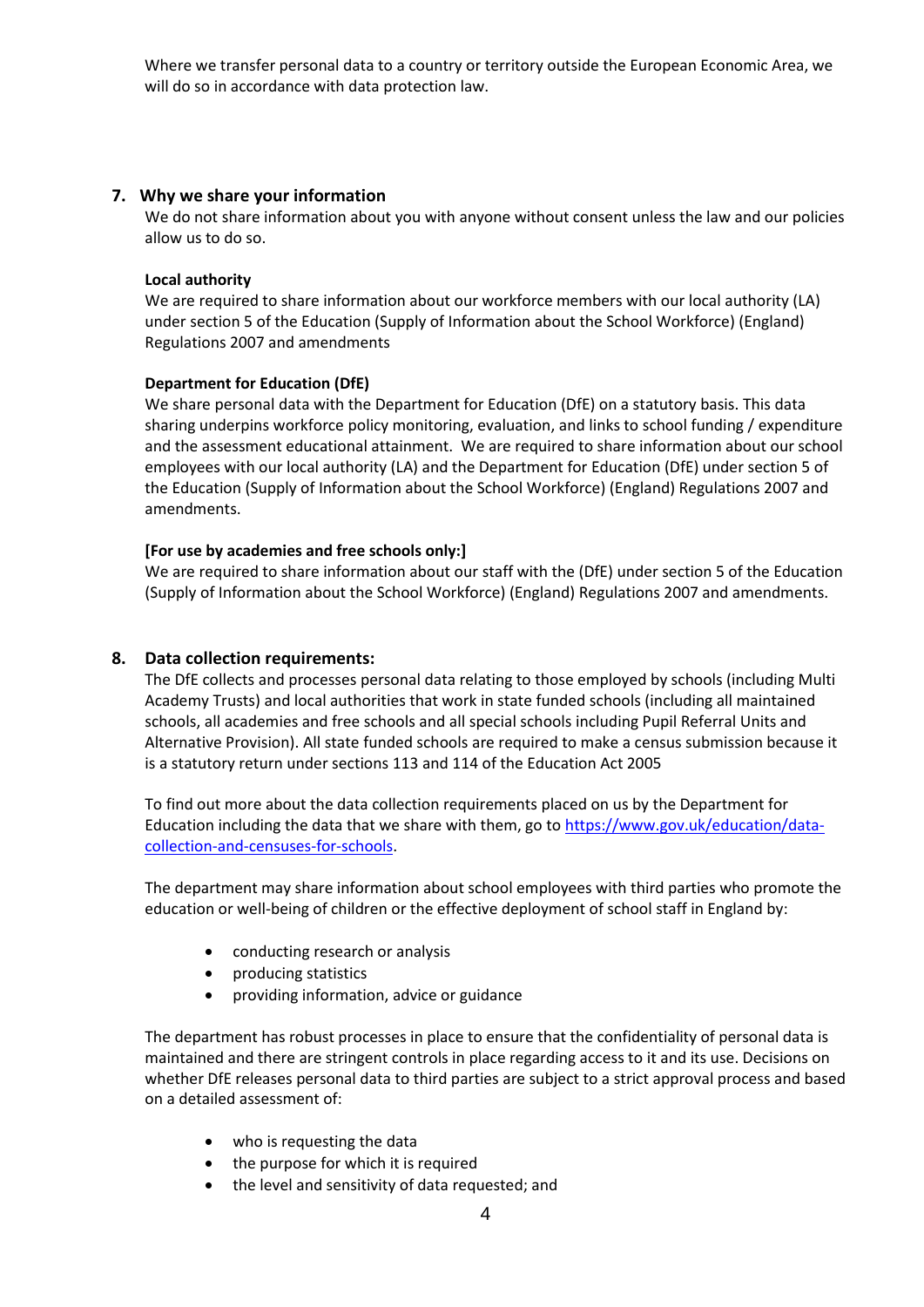the arrangements in place to securely store and handle the data

To be granted access to school workforce information, organisations must comply with its strict terms and conditions covering the confidentiality and handling of the data, security arrangements and retention and use of the data.

For more information about the department's data sharing process, please visit: <https://www.gov.uk/data-protection-how-we-collect-and-share-research-data>

To contact the department:<https://www.gov.uk/contact-dfe>

# **9. Requesting access to your personal data and your Data Protection Rights**

Under data protection legislation, staff members have the right to request access to information about them that we hold, through a Subject Access Request.

If you make a subject access request, and if we do hold information about you, we will:

- Give you a description of it
- Tell you why we are holding and processing it, and how long we will keep it for
- Explain where we got it from, if not from you or your child
- Tell you who it has been, or will be, shared with
- Let you know whether any automated decision-making is being applied to the data, and any consequences of this
- Give you a copy of the information in an intelligible form

Individuals also have the right for their personal information to be transmitted electronically to another organisation in certain circumstances.

If you would like to make a request please contact our data protection officer. Jack Cracknell, Administrator, Grow Education Partners, Assistant Administrator, School Support Services (LDBS):

You also have the right to:

- object to processing of personal data that is likely to cause, or is causing, damage or distress
- prevent processing for the purpose of direct marketing
- object to decisions being taken by automated means
- in certain circumstances, have inaccurate personal data rectified, blocked, erased or destroyed; and
- claim compensation for damages caused by a breach of the Data Protection regulations

# **10. Complaints**

We take any complaints about our collection and use of personal information very seriously. If you think that our collection or use of personal information is unfair, misleading or inappropriate, or have any other concern about our data processing, please raise this with us in the first instance.

To make a complaint, please contact our data protection officer. [insert details here]

Alternatively, you can make a complaint to the Information Commissioner's Office:

- Report a concern online at<https://ico.org.uk/concerns/>
- Call 0303 123 1113
- Or write to: Information Commissioner's Office, Wycliffe House, Water Lane, Wilmslow, Cheshire, SK9 5AF